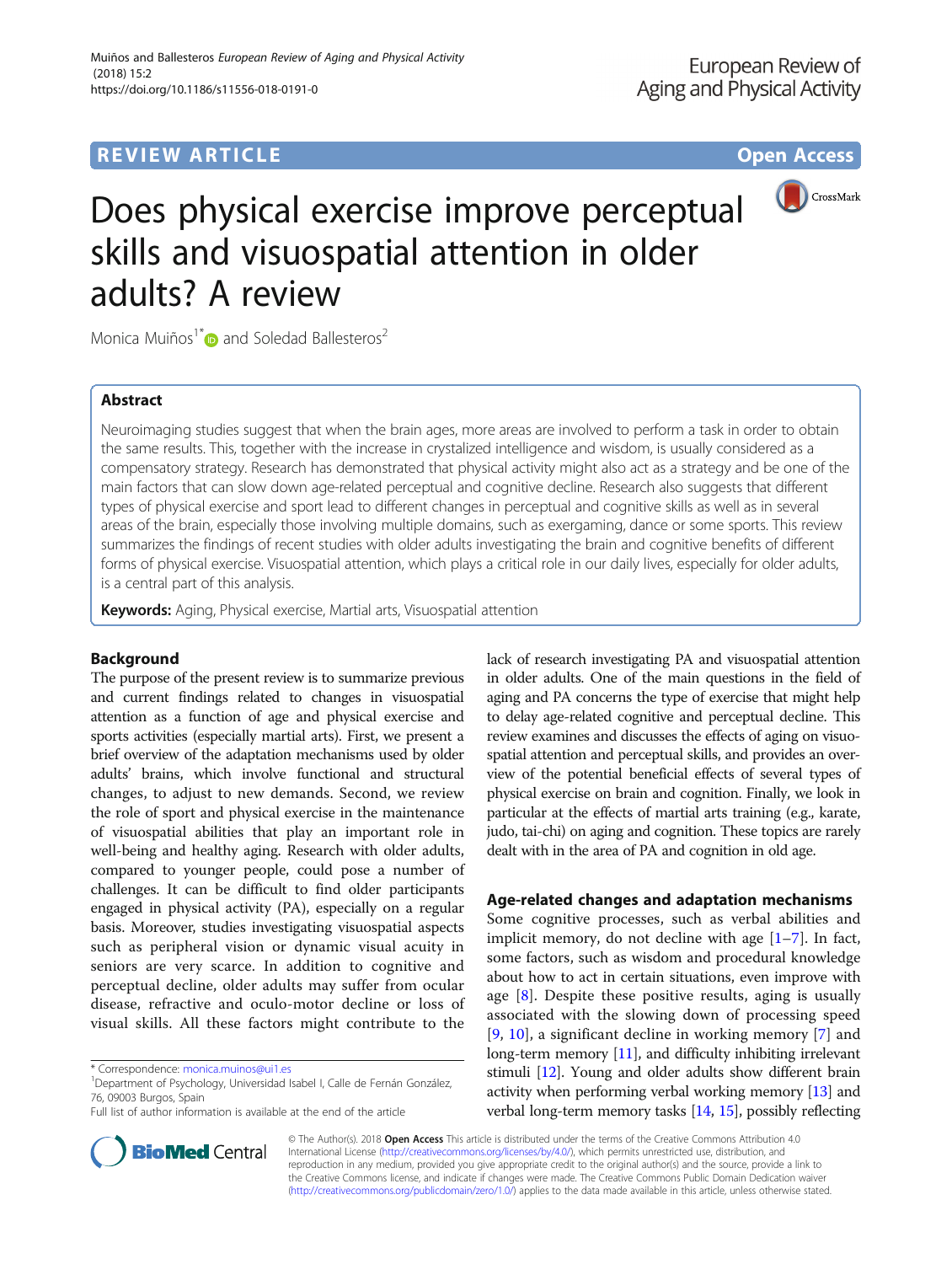compensation maneuvers by seniors to obtain similar results as before. Older adults often have a tendency to engage both the left and right hemispheres [\[13](#page-9-0)], or even different areas than those used by young adults when performing the same task [[7\]](#page-9-0). To account for these differences in cerebral functioning, Park and Reuter-Lorenz proposed the scaffolding theory [\[7,](#page-9-0) [16\]](#page-9-0). According to this theory, increased activation, especially in frontal areas, serves as a compensatory mechanism used by older adults to respond to the demands of certain cognitive tasks. However, it has been suggested [[17](#page-9-0)] that such age-related neural dedifferentiation could contribute to rather than compensate for cognitive age-related declines, as the involvement of additional brain regions of older adults might in part be due to the decrease in neuronal selectivity, which would be a consequence of rather than compensation for cognitive decline.

Neuroplasticity may also be considered as a compensatory mechanism. The brain is an adaptable organ, subject to a continuous learning process [[18\]](#page-9-0). Neuroplasticity might modify the brain, both structurally and functionally, to respond to certain needs and demands [\[18,](#page-9-0) [19\]](#page-9-0), reducing age-related slowing-down, and even delaying the onset of neurodegenerative diseases [\[20](#page-9-0)–[22\]](#page-9-0). It is a learning phenomenon that occurs throughout the life cycle and that persists despite cognitive slowing, varying in its actions between individuals. In fact, large differences may be found as a function of life-style, with some older adults showing severe cognitive losses while others perform similarly to young adults [[23,](#page-9-0) [24](#page-9-0)]. Cognitive aging, then, may not fully conform to the typically established linear model (from growth to cognitive decline, fluid versus crystallized intelligence, or hardware versus software); on the contrary, seniors may optimize their resources through adaptation and compensation.

A large body of research has found that the preservation of perceptual and cognitive processes can depend on whether the older adults are physically active and whether they have a social lifestyle [\[1,](#page-9-0) [25](#page-9-0)–[28](#page-10-0)]. Not only does PA keep the body in better condition and help reduce the risk of certain diseases, but it also has considerable benefits for the cognitive and perceptual abilities of both young [[29,](#page-10-0) [30](#page-10-0)] and older adults  $[1, 28, 31-36]$  $[1, 28, 31-36]$  $[1, 28, 31-36]$  $[1, 28, 31-36]$  $[1, 28, 31-36]$  $[1, 28, 31-36]$  $[1, 28, 31-36]$ . Some studies [[37\]](#page-10-0) suggest that training can improve the processes associated with fluid intelligence in older people. However, in spite of the ability of the brain to adapt to new demands (neuroplasticity), of older people's advantage in crystallized intelligence, and of their compensatory and optimization strategies, they generally perform at lower levels than young adults. Engaging in physical exercise or PA is one of the pillars of successful aging. Physical activity is an umbrella term that includes a large number of activities related to purposeful body movements [[38](#page-10-0)].

In the following section, we review the role of different types of physical activity in maintaining perceptual and cognitive skills in older adults.

# The role of physical exercise in successful aging

Given the rise of life expectancy, and hence the increased number of older adults, especially in developed societies, the number of people with age-related neurodegenerative diseases is expected to increase dramatically in the coming decades. This makes it urgent to identify ways to improve the quality of life of older adults, their families and carers, by promoting healthy aging. A large number of studies have focused on the importance of regular PA, not only as a way of improving physical health, reducing the risk of cardiovascular and neuro-degenerative diseases, and delaying mortality [[39](#page-10-0)], but also of delaying age-related cognitive decline and the onset of neurodegenerative diseases [[19](#page-9-0), [40](#page-10-0)]. See Tables [1](#page-2-0) and [2.](#page-4-0)

Physical exercise in older adults might act as a "neuroprotector" [[20](#page-9-0)–[22](#page-9-0)], preserving several cognitive functions in the older mind and brain. Specifically, some brain structures involved in the cognitive improvement that occurs with physical exercise (i.e. the hippocampus) are often related to Alzheimer's disease [\[41\]](#page-10-0). The hippocampus usually loses weight with age, producing episodic memory declines and increasing the risk of dementia [\[42](#page-10-0)–[44](#page-10-0)]. For example, Erickson and colleagues found that the anterior hippocampus of older adults who did aerobic exercises for a year increased by 2% [\[43\]](#page-10-0), while the anterior hippocampus of the older group who did stretching exercises during the same period increased by around 1.4%. The same study also yielded different results for these two types of physical exercise for the Brain-Derived Neurotrophic Factor (BDNF), which was higher for the group who did aerobic exercises. Other studies [[45\]](#page-10-0) also reported higher BDNF levels for the physically active group as well as an increase in local gray matter in prefrontal areas. BDNF seems to be related to dendritic expansion [\[46\]](#page-10-0) and to long-term memory [\[47](#page-10-0), [48](#page-10-0)]. It seems that a single bout of physical exercise has a significantly larger impact on BDNF serum levels than either mindfulness practice or cognitive training [\[49](#page-10-0)]. Physical activity produces selective changes that are not uniform across the brain, as improvements are only found in the anterior hippocampus [\[43](#page-10-0)]. A recent study [\[50\]](#page-10-0) also found similar results; that is, that aerobic exercise is associated with increased hippocampus volume and better cognitive functioning. These results suggest that the anterior hippocampus increases more with aerobic exercise than with stretching or toning activities.

PA might affect brain structures other than the hippocampus. There have been fewer studies on the effect of sports on the volume of the basal ganglia, but it seems that motor fitness and coordination training is related to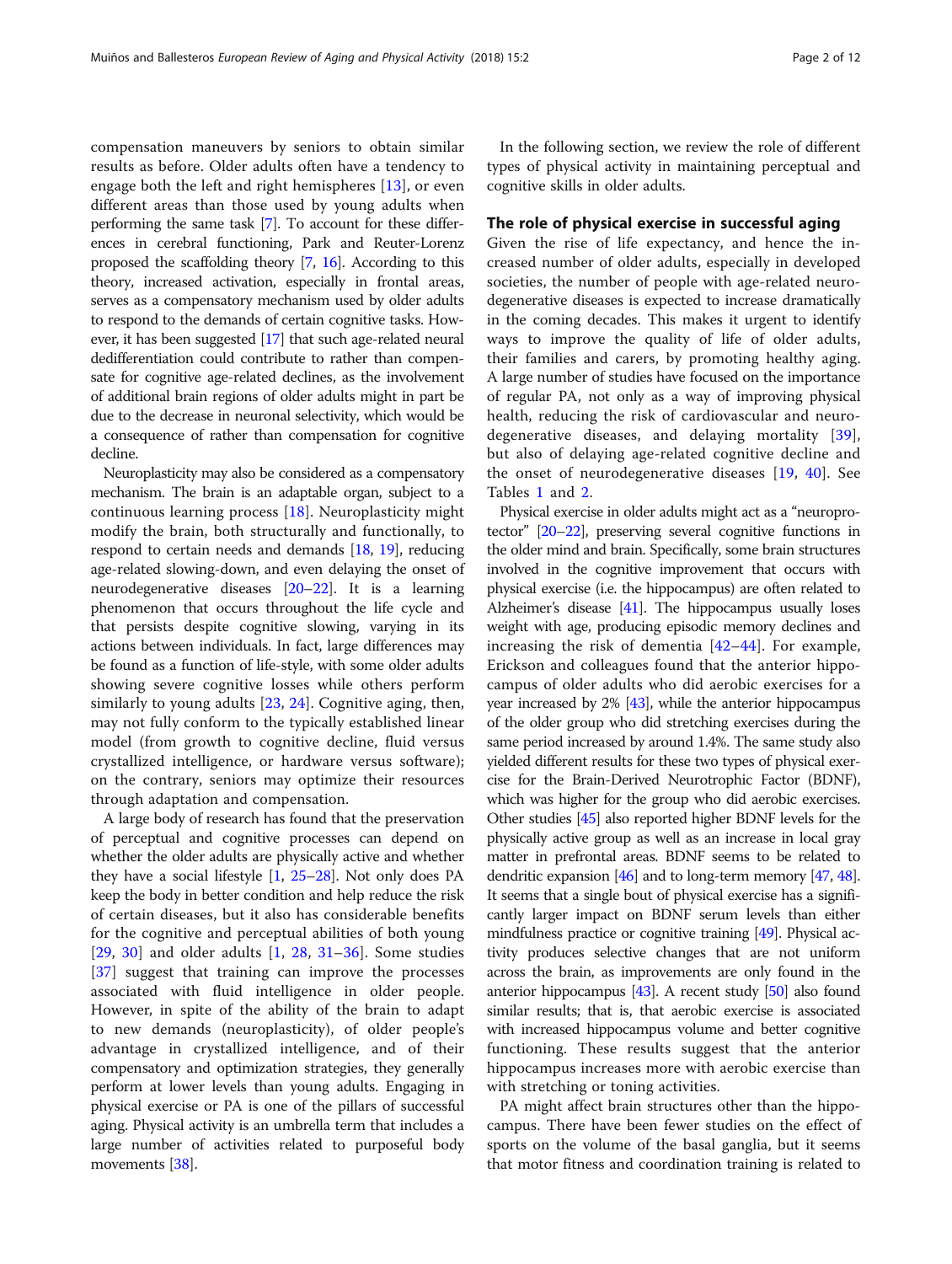| Page 3 of 12 |  |  |  |
|--------------|--|--|--|
|--------------|--|--|--|

| Study                                       | Age<br>range |     | Number Type of exercise                                                                                        | $\overline{\phantom{a}}$<br>Structures/processes investigated                                                                                                                  | Significant findings                                                                                                                                                                                                                                          |
|---------------------------------------------|--------------|-----|----------------------------------------------------------------------------------------------------------------|--------------------------------------------------------------------------------------------------------------------------------------------------------------------------------|---------------------------------------------------------------------------------------------------------------------------------------------------------------------------------------------------------------------------------------------------------------|
| Colcombe<br>et al. (2004) [33]              | $58 - 74$    | 41  | Aerobic / stretching<br>and toning                                                                             | Prefrontal and parietal cortices,<br>spatial selection and<br>inhibitory functioning                                                                                           | Highly fit or aerobically trained<br>individuals showed greater<br>task-related activity in prefrontal<br>and parietal cortices, which are<br>involved in spatial selection<br>and inhibitory functioning.                                                    |
| Colcombe et al. 60-79<br>$(2006)$ [52]      |              | 59  | Aerobic / toning and<br>stretching                                                                             | Brain volume                                                                                                                                                                   | Aerobic exercise increased brain<br>volume in both gray and white<br>matter regions.                                                                                                                                                                          |
| Voss et al.<br>$(2010)$ [35]                | $55 - 80$    | 120 | Aerobic fitness level                                                                                          | Functional connectivity, executive<br>function                                                                                                                                 | Aerobic exercise was associated<br>with functional connectivity on<br>the default mode network, with<br>processing speed and memory.                                                                                                                          |
| Erickson et al.<br>$(2010)$ [43]            | $55 - 80$    | 120 | Aerobic / stretching                                                                                           | Hippocampus, spatial memory                                                                                                                                                    | Aerobic exercise increased the<br>size of the anterior hippocampus,<br>BDNF serum levels, and improved<br>spatial memory.                                                                                                                                     |
| Liu-Ambrose<br>et al. (2010) [57]           | $65 - 75$    | 155 | Resistance / balance<br>and toning                                                                             | Brain volume, executive function                                                                                                                                               | Resistance exercise improved<br>executive function and reduced<br>brain volume to a greater extent<br>than balance and tone exercises.                                                                                                                        |
| Voelcker-<br>Rehage et al.<br>$(2011)$ [60] | $62 - 79$    | 44  | Cardiovascular and<br>coordination training /<br>relaxation and stretching                                     | Activity in prefrontal areas, executive<br>functioning, perceptual speed                                                                                                       | Cardiovascular and coordination<br>training improved executive<br>functioning and perceptual speed<br>and decreased activation in<br>prefrontal areas.                                                                                                        |
| Ruscheweyh<br>et al. (2011) [45]            | $50 - 72$    | 62  | Aerobic                                                                                                        | Serum levels of granulocyte colony<br>stimulating factor (G-CSF), brain-derived<br>neurotrophic factor (BDNF),<br>catecholamines (serum analyses),<br>MRI, and episodic memory | Aerobic activity was associated<br>with increases in local gray matter<br>volume in prefrontal and cingulate<br>cortex, and BDNF levels, and with<br>enhanced memory.                                                                                         |
| Niemann et al.<br>$(2014)$ [51]             | $62 - 79$    | 70  | Cardiovascular and motor<br>fitness / coordination<br>training / stretching and<br>relaxation                  | Volume of the basal ganglia, executive<br>function and processing speed                                                                                                        | Motor fitness (and not cardiovascular<br>fitness) was related to the volume of<br>the putamen and the globus pallidus.<br>Motor fitness and coordination training<br>was related to the volume of basal<br>ganglia nuclei and to executive<br>function tasks. |
| Eggenberger<br>et al. (2016) [65]           | $68 - 82$    | 33  | Cognitive-motor video<br>game dancing (exergame) /<br>balance and stretching<br>training                       | Prefrontal cortex activity, executive<br>function                                                                                                                              | Dancing led to a larger reduction in<br>left prefrontal cortex activity than<br>balance and stretching, associated<br>with improved executive functions.                                                                                                      |
| Niemann et al.<br>$(2016)$ [69]             | $65 - 82$    | 57  | Aerobic / dancing                                                                                              | Gray matter brain volume, executive<br>function                                                                                                                                | No differences in gray matter volume<br>between dancing and other aerobic<br>exercises.                                                                                                                                                                       |
| Schättin et al.<br>$(2016)$ [66]            | $72 - 87$    | 27  | Cognitive exercises<br>through exergames<br>(videogames) /<br>Conventional balance<br>training, balance, motor | Prefrontal cortex activity, executive<br>function                                                                                                                              | Exergame activity was associated with<br>improved cognitive functioning and<br>with greater prefrontal theta activity<br>than classic balance exercises.                                                                                                      |
| Rehfeld et al.<br>$(2017)$ [68]             | $65 - 71$    | 26  | Dancing / endurance<br>strength and flexibility<br>training                                                    | Volumes of hippocampal subfields and<br>balance abilities                                                                                                                      | Left hippocampal volume increased in<br>both groups but only the dancers<br>showed increases in the left dentate<br>gyrus and the right subiculum, as well<br>as in the balance tests.                                                                        |
| Jonason et al.<br>$(2017)$ [50]             | $64 - 78$    | 60  | Aerobic, stretching<br>and toning                                                                              | Cortical thickness in frontal regions,<br>hippocampus volume, episodic memory,<br>processing speed, updating, executive<br>function                                            | Aerobic activity, compared to other<br>types of exercise, was associated with<br>increased hippocampus volume and<br>better cognitive functioning.                                                                                                            |

<span id="page-2-0"></span>

|  |  |  | Table 1 Characteristics and main findings of core neuroimaging and physical activity studies of older adults |  |  |  |
|--|--|--|--------------------------------------------------------------------------------------------------------------|--|--|--|
|--|--|--|--------------------------------------------------------------------------------------------------------------|--|--|--|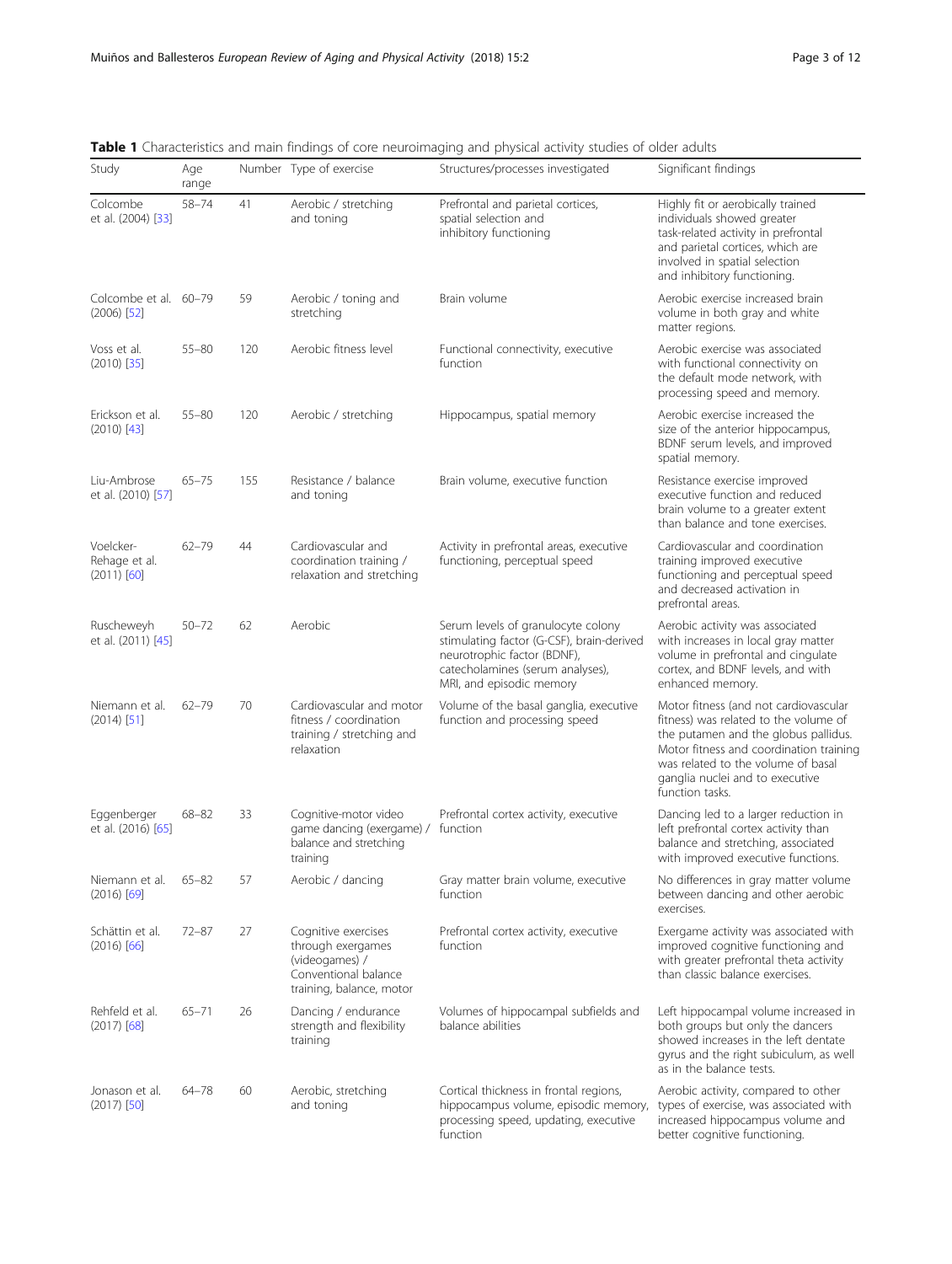| Study                           | Age<br>range |    | Number Type of exercise                                                             | Structures/processes investigated                                                                             | Significant findings                                                                                                                                                               |
|---------------------------------|--------------|----|-------------------------------------------------------------------------------------|---------------------------------------------------------------------------------------------------------------|------------------------------------------------------------------------------------------------------------------------------------------------------------------------------------|
| Müller et al.<br>$(2017)$ [67]  | $63 - 80$    | 22 | Dance / strength-<br>endurance and flexibility<br>training                          | Gray matter volume, short- and long-<br>term verbal memory, auditory verbal<br>learning test, attention tests | Increased gray matter volume in the left<br>precentral gyrus in dancers than in<br>controls. Similar results were obtained<br>in both groups on the attention and<br>memory tests. |
| Ji et al. (2017)<br>[25]        | 60-80        | 24 | Wii-fitness exercise that<br>involves aerobic, balance,<br>weight lifting, and yoga | Multi-modal imaging measures<br>Memory and executive function                                                 | Exercise reduced losses in several<br>brain structures, notably the right<br>striatum and the posterior cingulate,<br>and improved memory and<br>executive functions.              |
| Håkansson<br>et al. (2017) [49] | $50 - 79$    | 19 | Physical exercise /<br>cognitive training /<br>mindfulness                          | <b>BDNF</b> serum levels                                                                                      | Physical exercise increased BDNF<br>serum levels to a greater extent<br>than cognitive training or mindfulness.                                                                    |
| Godde et al.<br>$(2017)$ [61]   | $63 - 79$    | 43 | Walking / motor<br>coordination / relaxation<br>and stretching exercises            | Brain activation                                                                                              | Walking and coordination exercises<br>reduced right dorsolateral prefrontal<br>cortex activation.                                                                                  |

Table 1 Characteristics and main findings of core neuroimaging and physical activity studies of older adults (Continued)

Note: Studies are organized by publication year. The corresponding reference appears in brackets

the volume of basal ganglia nuclei and with executive function tasks [\[51](#page-10-0)].

Colcombe and colleagues [[33\]](#page-10-0) found that PA affected brain flexibility and adaptability, possibly by improving vascular capacity and synaptic connections. The results revealed that athletes had higher attentional skills than sedentary participants. In particular, athletes showed better functioning of the prefrontal and parietal cortices and the anterior cingulate cortex, areas involved in attentional processing. Aerobic physical activity also tended to reduce both gray and white matter loss in older adults [[52](#page-10-0)]. It seems then that cardiorespiratory fitness improves the structural integrity of the anterior cingulate [\[53\]](#page-10-0).

Behavioral studies have also reported positive relationships between aging and physical exercise. For example, aerobic and balance training predicted enhanced processing speed, inhibition and working memory [[54](#page-10-0)]. Older adults with an active life-style performed better on working memory, spatial memory, inhibition capacity, and the ability to switch between tasks [[35\]](#page-10-0). Other findings are in the same line, showing better results for physically active older adults compared to sedentary elders of the same age. In particular, participants exhibited better verbal learning and memory, and better selective attention after 1 year of cardiovascular fitness intervention. Importantly, to maintain these abilities, it is necessary to continue physical activity [\[31](#page-10-0)]. A recent study [\[55](#page-10-0)] found that both young and older adults performed better in a fine motor task after performing a cardiovascular physical activity.

Thus, most research supports the view that physical activity helps to preserve both physical and cognitive abilities in old age (see Table [2\)](#page-4-0). However, many older adults avoid sports activities, in part due to their insecurity or fear of injury or falls [\[56\]](#page-10-0). Some studies argue that aerobic and resistance training slows down age-related

declines to a greater extent than other types of exercise [[33,](#page-10-0) [52](#page-10-0), [35](#page-10-0), [43](#page-10-0), [45](#page-10-0), [57](#page-10-0), [58](#page-10-0)]. For example, older participants who did resistance activity training performed better on a Stroop task than those doing balance and toning exercises [[57](#page-10-0)]. Moreover, aerobic and resistance activity improves spatial memory, in both animals and humans [\[58](#page-10-0)]. Some reviews have also examined the effects of aerobic fitness on cognitive function [\[59\]](#page-10-0). Other types of exercise also seem to play an important role in preserving certain perceptual and cognitive skills; in particular, it has been suggested that coordination exercises improve the detection of stimuli in visual search tasks [\[60\]](#page-10-0). In a further functional magnetic resonance imaging (fMRI) study [[61](#page-10-0)], it was found that seniors who carried out walking and coordination tasks showed less brain activation in the right dorsolateral prefrontal cortex when performing motor control tasks than those who did stretching exercises. It seems thus that aerobic and coordination exercises might help attenuate age-related cognitive decline. Crucially, the PA should be carried out on a regular basis, since perceptual and cognitive improvements are often reversed shortly after the end of the exercise. Improvements are usually larger when the exercise is performed regularly than when it is carried out in isolation [\[62](#page-10-0)]. Surprisingly, some studies reported greater cognitive effectiveness with just one training session [\[63\]](#page-10-0) and even after 10 minutes of physical exercise [\[64](#page-10-0)]. The authors attributed improvements to the connection between the cerebellum, mainly specialized in motor tasks, and the frontal cortex. It seems that when there is greater task complexity, as in coordination exercises, more activity of the prefrontal cortex is required. Physical exercise would thus activate the frontal lobes, responsible for a large number of cognitive tasks. In addition to the studies that examined the individual effects of aerobic, coordination, stretching, balance, or physical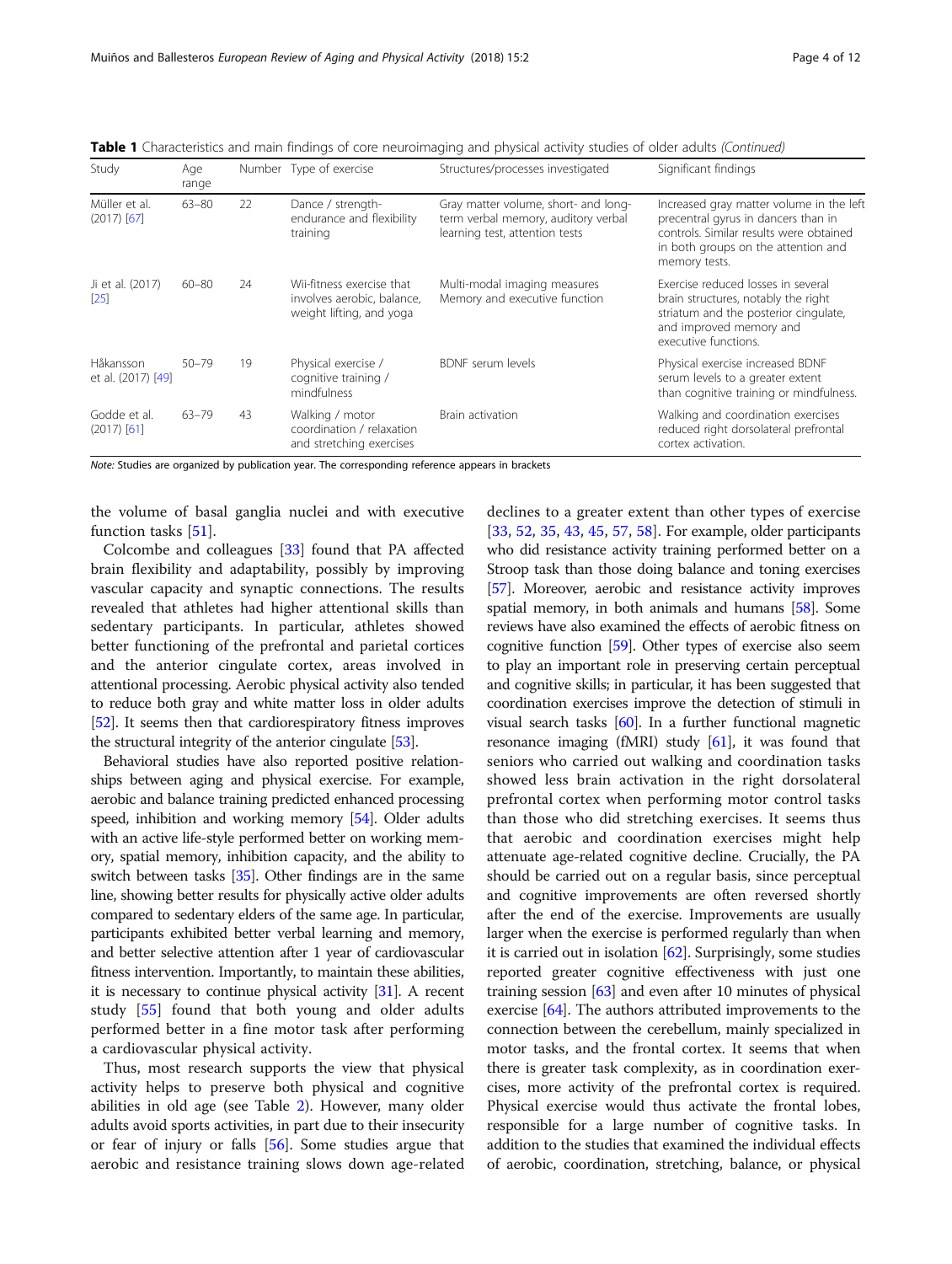| Study                                  | Age<br>range |     | Number Type of exercise                                                                                                                                                         | Structures/processes investigated                                                                                                             | Significant findings                                                                                                                                     |
|----------------------------------------|--------------|-----|---------------------------------------------------------------------------------------------------------------------------------------------------------------------------------|-----------------------------------------------------------------------------------------------------------------------------------------------|----------------------------------------------------------------------------------------------------------------------------------------------------------|
| Bakken et al.,<br>$(2001)$ [95]        | $72 - 91$    | 10  | Aerobic                                                                                                                                                                         | Eye tracking with moving<br>stimulus                                                                                                          | Tracking abilities tended to<br>improve with aerobic exercise.                                                                                           |
| Roth et al.<br>$(2003)$ $[86]$         | $65 - 95$    | 50  | Questionnaires to evaluate PA                                                                                                                                                   | Peripheral vision                                                                                                                             | Reported physical activity was<br>correlated with a better<br>performance in performing a<br>useful field of view task.                                  |
| Gauchard et al.,<br>$(2003)$ [99]      | $66 - 78$    | 26  | Yoga, soft gymnastics, jogging,<br>swimming                                                                                                                                     | Vestibulospinal reflex and ocular<br>movements related to visual<br>stimulus                                                                  | Reaction time and visual<br>detection was better in the<br>physically active group.                                                                      |
| Barnes et al.<br>$(2003)$ [31]         | > 55         | 349 | Cardiorespiratory fitness                                                                                                                                                       | Attention, executive function                                                                                                                 | Worse cardiorespiratory fitness at<br>baseline leads to lower scores on<br>attention and executive<br>function tests.                                    |
| Owsley & McGwin 55-83<br>$(2004)$ [90] |              | 342 | Questionnaires to evaluate PA,<br>e.g. asking about household<br>chores, yard work, exercise-like<br>walking, golf, swimming, etc.                                              | Peripheral vision                                                                                                                             | Reported physical activity was<br>not correlated with a better<br>performance in a useful field<br>of view task.                                         |
| Lobjois et al.,<br>$(2005)$ [97]       | $20 - 80$    | 24  | Tennis (aerobic, strength, balance,<br>coordination)                                                                                                                            | Eye tracking with moving<br>stimulus at different speeds                                                                                      | All participants performed worst<br>when the velocity of the moving<br>stimulus increased but older<br>non-players showed a higher<br>pronounced effect. |
| Pesce et al.<br>$(2007)$ [87]          | $60 - 75$    | 25  | Cycling (strength, aerobic)                                                                                                                                                     | Visuospatial attention                                                                                                                        | Physically active older adults<br>show better visuospatial attention<br>than sedentary older adults.                                                     |
| Lobjois et al.,<br>$(2008)$ [98]       | $20 - 80$    | 48  | Tennis (aerobic, strength,<br>balance, coordination)                                                                                                                            | Track and response to a moving<br>stimulus in a conscience timing<br>task                                                                     | Non-players exhibited more<br>errors than players, especially in<br>the 70-80 year old group.                                                            |
| Marmeleira et al.<br>$(2009)$ [71]     | $60 - 82$    | 32  | Aerobic fitness with cognitive<br>demands                                                                                                                                       | Reaction time, speed processing,<br>movement time, divided attention,<br>peripheral vision, psychomotor<br>performance and executive function | Exercise enhanced reaction time,<br>speed visual processing and<br>divided attention (though the<br>useful field of view) and lower<br>limb mobility.    |
| Schorer & Baker<br>$(2009)$ [96]       | $14 - 51$    | 34  | Handball (aerobic, strength,<br>balance, coordination)                                                                                                                          | Eye tracking with moving stimulus                                                                                                             | Age-declines seem to be more<br>related to motor rather to<br>perception.                                                                                |
| Voss et al.<br>$(2010)$ [35]           | $55 - 80$    | 120 | Aerobic                                                                                                                                                                         | Visuospatial attention                                                                                                                        | Increase in functional connectivity<br>correlated with aerobic exercise<br>and might lead to an improved<br>visuospatial attention.                      |
| Voelcker-Rehage<br>et al. (2010) [28]  | $65 - 72$    | 72  | A battery of fitness tests to<br>assess physical and motor fitness<br>(cardiovascular, muscular<br>strength, movement speed,<br>balance, motor coordination<br>and flexibility) | Executive control, processing<br>speed                                                                                                        | Physical and motor fitness are<br>both related to an improved<br>executive control and<br>perceptual speed.                                              |
| Pesce et al.<br>$(2011)$ [70]          | $60 - 80$    | 48  | Cycling (strength, aerobic)                                                                                                                                                     | Visuospatial attention                                                                                                                        | Older road cyclists show better<br>visual attention than sedentary<br>older adults.                                                                      |
| Marmeleira et al.<br>$(2012)$ [89]     | $61 - 81$    | 38  | Questionnaires to evaluate PA                                                                                                                                                   | Peripheral vision                                                                                                                             | Reported physical activity<br>correlated with better<br>performance in a useful<br>field of view task.                                                   |
| Hung & Kruse<br>$(2012)$ [72]          | $60 - 79$    | 96  | Tai-chi (strength, member<br>coordination, balance and<br>cognitive)                                                                                                            | Motor speed, visual attention                                                                                                                 | Older Tai-chi practitioners were<br>faster and had better visual attention<br>than non-athletes of the same age.                                         |
| Ballesteros et al.<br>$(2013)$ [1]     | >60          | 40  | Regular physical exercise (e.g.,<br>swimming, playing tennis,<br>playing golf, or fitness training)                                                                             | Executive control and processing<br>speed                                                                                                     | Exercise was related to better<br>executive control and processing<br>speed in older adults.                                                             |

<span id="page-4-0"></span>Table 2 Characteristics and main findings of perceptual and cognitive skills and physical activity studies of older adults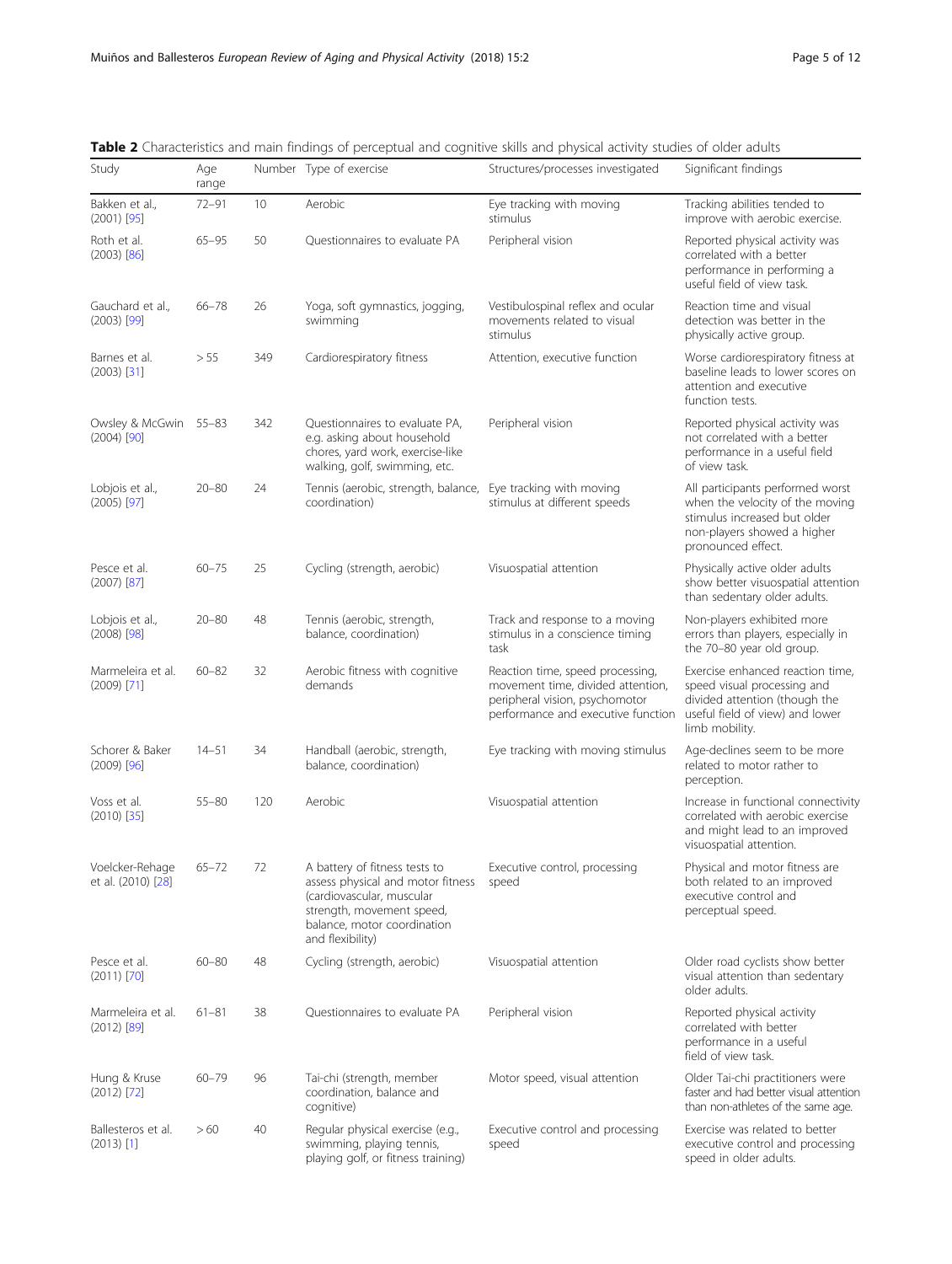| Study                                           | Age<br>range |     | Number Type of exercise                                                              | Structures/processes investigated                          | Significant findings                                                                                                                                               |
|-------------------------------------------------|--------------|-----|--------------------------------------------------------------------------------------|------------------------------------------------------------|--------------------------------------------------------------------------------------------------------------------------------------------------------------------|
| Muiños &<br><b>Ballesteros</b><br>$(2014)$ [26] | $19 - 68$    | 45  | Karate and judo (aerobic,<br>strength, member coordination,<br>balance)              | Peripheral vision                                          | The practice of martial arts was<br>related to better peripheral vision.                                                                                           |
| Muiños &<br>Ballesteros<br>$(2015)$ [27]        | $19 - 68$    | 135 | Karate and judo (aerobic,<br>strength, member coordination,<br>balance)              | Dynamic visual acuity                                      | Martial arts practitioners showed<br>better dynamic visual acuity<br>compared to sedentary older<br>adults.                                                        |
| Ando et al.<br>$(2017)$ [88]                    | $65 - 74$    | 30  | Not specified                                                                        | Peripheral vision                                          | The more intensive the physical<br>activity, the better performance is<br>obtained in the Useful Field of<br>View.                                                 |
| Miller et al.<br>$(2017)$ [73]                  | $67 - 79$    | 90  | Tai-chi (strength, member<br>coordination, balance and<br>cognitive)                 | Executive function, visual<br>attention, peripheral vision | Tai-Chi practice correlated with<br>the improvement of cognitive<br>functioning and peripheral vision.                                                             |
| Zettel-Watson<br>et al. (2017) [54]             | $52 - 89$    | 50  | Functional mobility, balance,<br>lower body strength, gait, and<br>aerobic endurance | Physical measures, executive<br>function                   | Physical performance related to<br>dynamic balance and aerobic<br>endurance was associated with<br>an enhanced processing speed,<br>inhibition and working memory. |
| Huebner et al.<br>$(2017)$ [55]                 | $65 - 74$    | 30  | Aerobic                                                                              | Fine motor skills                                          | Aerobic exercise improves motor<br>learning.                                                                                                                       |

Table 2 Characteristics and main findings of perceptual and cognitive skills and physical activity studies of older adults (Continued)

Note: Studies are organized by publication year. The corresponding reference appears in brackets

exercises, some studies have investigated the combination of physical and cognitive training with video games. Exergame training could be a perfect activity for homebound older adults with lower education levels or who are reluctant to leave the house to participate in outdoor activities. The study of Eggenberger et al. [[65](#page-10-0)] compared balance and stretching training with cognitive-motor video game dancing and showed that the video game dance group showed a greater reduction in left prefrontal cortex activity and also improved executive functions. Schättin et al. [[66](#page-10-0)] found greater prefrontal theta activity and improved cognitive functioning in the exergame group than in the group participating in a classic balance activity. A recent training study with multiple neuroimaging measures [[25](#page-9-0)] conducted with adults over 60 years of age showed that memory and executive functions improved after a sixweek multi-domain exercise program that included aerobic, balance, weight lifting, and yoga carried out with a video game (Wii-fitness). Their magnetic resonance imaging (MRI) data revealed different levels of striatum volume loss, which was higher for controls than for the exercise group. The study [\[25\]](#page-9-0) also found other brain differences between the exercise and control groups in the cingulate, temporal, parietal, and occipital regions.

Dance might also be a form of PA that combines exercise with cognitive factors and thus have stronger and longer-lasting effects on the brain and on executive functioning than conventional and repetitive physical exercises. For example, Müller et al. [\[67\]](#page-11-0) investigated the effects on neuroplasticity of dance compared to conventional and repetitive fitness exercises (strength-

endurance and flexibility training) in healthy older adults. After a training period, the dance group showed increased gray matter volume in the left precentral gyrus and enhanced performance in the attention and memory tests compared to the fitness group. In another study comparing conventional exercises (endurance, strength and flexibility) with dancing, results showed that although left hippocampal volume increased in both groups, only dancers showed increases in the left dentate gyrus and the right subiculum and improved performance in the balance tests  $[68]$  $[68]$ . In a recent study  $[69]$  $[69]$ , however, no differences in brain volume or cognitive functioning were observed between two groups of physically active older adults; one group included adults engaged in various moderate sports activities, and the other were members of a dancing class. The lack of difference might be due to the low or moderate training of the dance group (once or twice a week).

To sum up, neuroimaging and behavioral studies have shown the different effects produced in cognition and brain functions as a result of the type of PA (see Tables [1](#page-2-0) and [2\)](#page-4-0). It seems that aerobic and cardiovascular fitness, compared to other types of exercise (nonaerobic), are associated with larger hippocampal volume that translates into improved memory [[35,](#page-10-0) [43](#page-10-0), [50\]](#page-10-0). Aerobic and cardiovascular exercises in older adults also seem to increase both brain volume in gray matter regions [[45](#page-10-0), [52\]](#page-10-0), BDNF levels [\[43](#page-10-0), [45\]](#page-10-0) and neural connectivity that might be associated to better cognitive performance in executive functioning and spatial memory tasks [\[35,](#page-10-0) [43](#page-10-0)]. In general, this might result in better attention and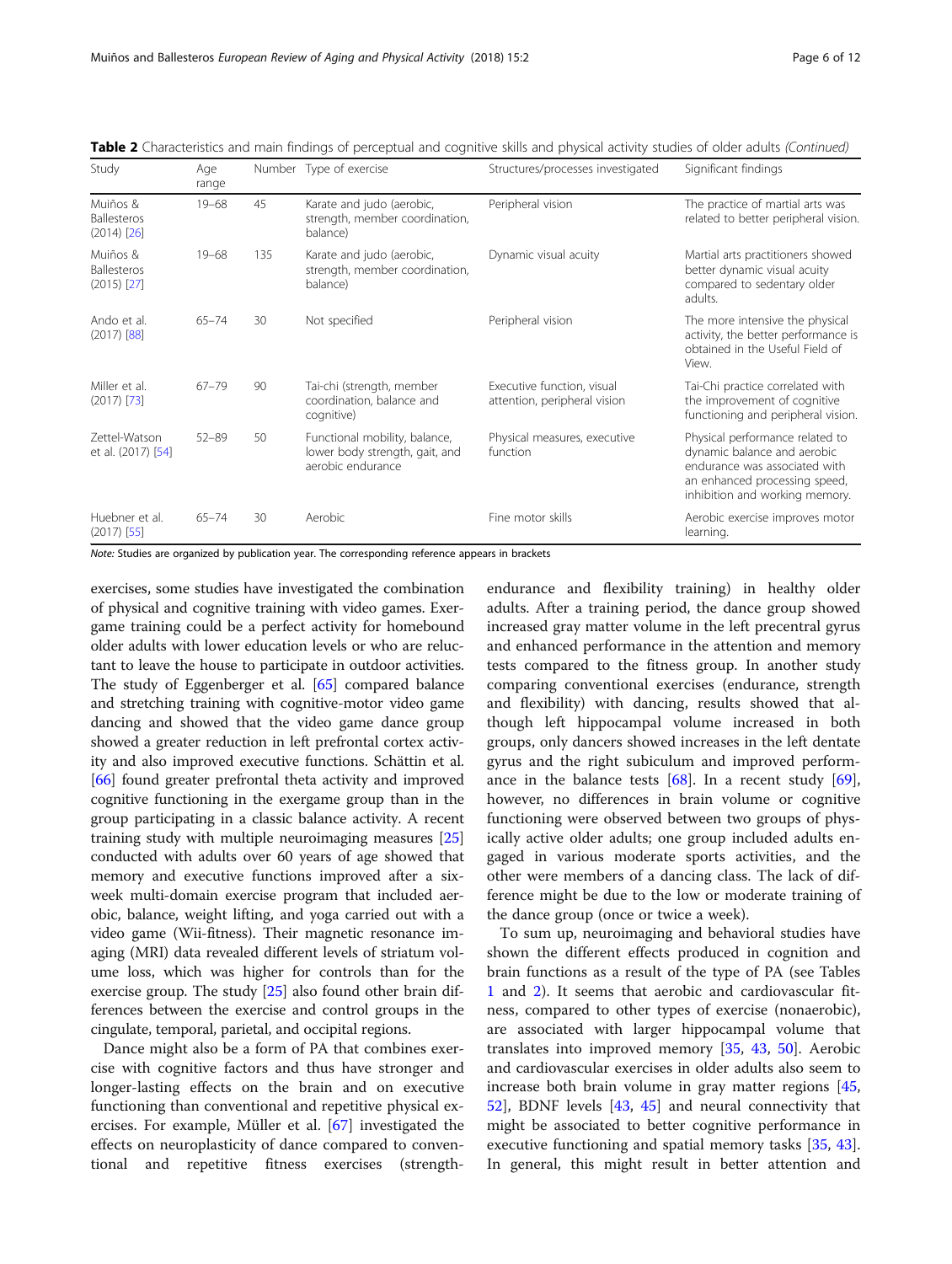inhibition of distracting information, making the older brain more flexible and efficient [\[31,](#page-10-0) [33](#page-10-0), [60,](#page-10-0) [70,](#page-11-0) [71](#page-11-0)]. Most research has focused in aerobic/cardiorespiratory activity although motor fitness plays also an important role. Coordination training also improves cognitive functioning in older adults [[28](#page-10-0), [51,](#page-10-0) [60](#page-10-0)]. This type of exercise seems to be also involved in perceptual speed and in the visual–spatial network [[28,](#page-10-0) [60,](#page-10-0) [72](#page-11-0), [73](#page-11-0)]. This is not surprising given that coordination activity is based on: balance, eye-hand and/or leg-arm coordination and spatial orientation skills, and it also may require interacting with persons and other objects in the environment. Motor coordination may be also involved in cognitive processes like attention so as to coordinate or to prepare anticipatory movements. Visual-spatial areas might be working to train all these abilities. The effect of a combined training program including aerobic, coordination and cognitive demands is one of the best ways to improve cognition from a comprehensive point of view; this might be the case of dancing. In general, dancing seems to produce similar benefits to aerobic activities to improve cognition; this is shown by some studies, which found no differences (for example, in gray matter volume [[69](#page-11-0)]) between dancers and practitioners in other aerobic exercises. Other studies have reported increased gray matter volume as well as improved attention and memory functions [[67](#page-11-0)] in dancers compared to other nonaerobic PA. Increases in volume in some areas of the hippocampus as well as improvements in balance tasks (68) have also been reported in dancers compared to the practice of other types of exercises such as strength-endurance and flexibility. These increases lead to a larger reduction in the left prefrontal cortex activity thus improving executive functions in dancers compared to balance and stretching exercise practitioners.

The relations between aging, physical exercise and cognition have been widely investigated. However, there has been little research of the relationship between physical exercise, aging and perception, notably with regard to visuospatial skills. Visual abilities are closely linked to cognition and they are needed to understand and interpret the visual scene. In fact, some studies suggest that large proportions of the age-related variance in cognitive variables might be due to sensory (e.g., visual) rather than cognitive decline [[74\]](#page-11-0).

In the next section, we review the role of visuospatial attention in daily living and include studies that have shown the benefits to older adults of regular PA of different types, especially martial arts.

## Visuospatial attention

Visuospatial attention plays a central role in the performance of a variety of activities that are critical for an active and independent life. It is important for processing visual information and perceiving moving stimuli that appear in

different areas of the visual field. Aging is associated with a decline in visual tracking abilities, lower accuracy in pursuing targets [[75\]](#page-11-0), a decline in saccade direction accuracy [\[76\]](#page-11-0), difficulty perceiving moving stimuli [[77](#page-11-0)], and poor performance in visual search tasks [\[78](#page-11-0)]. Furthermore, spatial location of stimuli in the visual field [\[79](#page-11-0)] and peripheral vision decline with age, especially at high eccentricities [\[26,](#page-9-0) [27,](#page-10-0) [80](#page-11-0)–[83\]](#page-11-0) (from 5° of visual angle from fixation). Control of all these factors, amongst others, may be critical when attributing results to differences in cognitive processing, since some studies [[84](#page-11-0)] found that after controlling for visual acuity, the age-related decline in P3b amplitude (an event-related potential –ERPcomponent related to decision-making/updating) in response to visual targets disappeared, suggesting that in some cases results might be due to sensory and not to cognitive processing. However, another ERP study [[85](#page-11-0)] found that the prolongation of motor responses, rather than sensory factors, could account for the agerelated differences. Specifically, the study found lower activation patterns over the contralateral motor cortex, responsible for generating motor responses.

Visuospatial attention improves with PA (see Table [2](#page-4-0)). A series of studies support the idea that physical activity make older adults more efficient than sedentary individuals in reaction time tasks, detecting stimuli located at the periphery of the visual field [[86\]](#page-11-0), and they are faster at identifying small details of moving stimuli [[72\]](#page-11-0). At the same time, they show greater flexibility in attentionorientation tasks [\[70](#page-11-0), [87](#page-11-0)]. However, any such visual advantages are not usually attributed to the existence of a superior visual system but the visual system might be more efficient in certain contexts [[72\]](#page-11-0). Differences in the visual perception of athletes could therefore be related to the visual strategy used [visual network], possibly derived from a long and effortful learning process.

Although it is not known whether the abilities of athletes are innate or acquired after years of practice, the latter is generally considered more likely [[72\]](#page-11-0), as athletes acquire different skills depending on the type of sport involved. The type of motor learning that occurs in each case seems to be the basis of the visual skills shown by the athletes. An important question is whether the automation process involved in each case leads to the transfer of these skills to other basic tasks (not related to their sport), for example, in the rapid detection of items that appear in different parts of the visual field, including peripheral areas.

Peripheral vision (PV) is a crucial visuospatial skill that refers to the perception of stimuli that are outside the central part of the visual field. The more eccentric or distant from fixation the visual stimulus is, the more difficult it is to detect and the longer the reaction time required.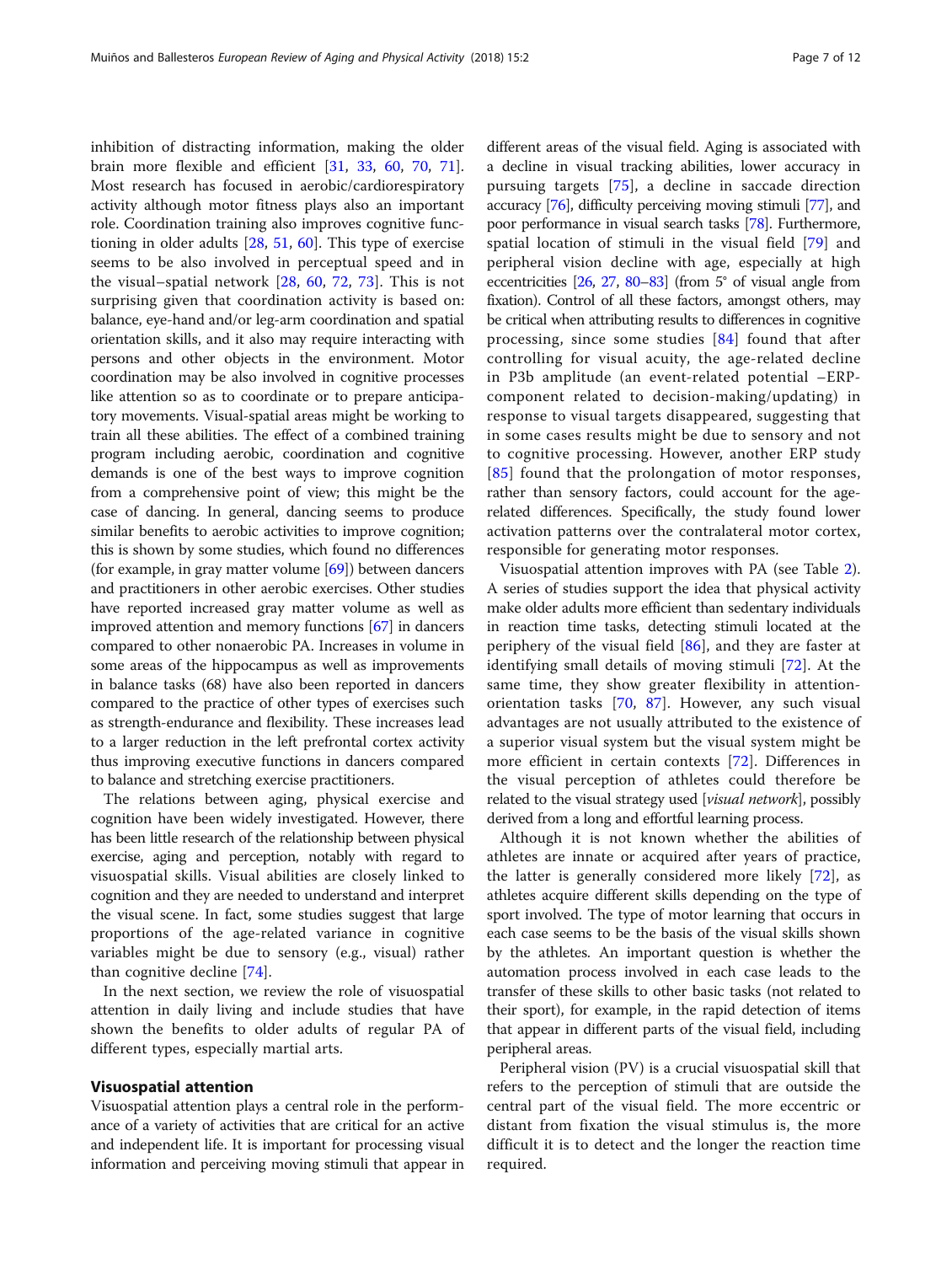Peripheral vision is crucial for the analysis of the environment and plays an important role in our daily life. The fast detection of a stimulus that appears in the peripheral visual field is critical, especially for older individuals, who may often suffer falls that can be due to poor detection of obstacles located in their peripheral visual field. Regular PA decreases overall reaction time, favors the rapid perception of stimuli, and improves visual attention in older adults [\[70](#page-11-0), [72](#page-11-0), [86,](#page-11-0) [87\]](#page-11-0).

Martial arts, as a fast moving sport, depending on movements tends to pay attention to what happens laterally, might be a perfect candidate to study PV. A study with young and older participants [\[26](#page-9-0)] investigated whether judo and karate athletes exhibit better peripheral vision skills than non-athletes of the same age, and whether there were differences depending on the type of sport. The study included younger and older judo and karate athletes and sedentary participants of the same age. Results showed that young karate athletes performed faster than both young judo athletes and non-athletes when stimuli appeared at the periphery of the visual field suggesting that this type of sport in the young group was important. It seems that karate, develops a set of skills that improve peripheral vision to a greater extent than judo. Importantly, for the older groups, both judo and karate athletes showed better peripheral skills than sedentary participants of the same age. However, there were no differences between judo and karate practitioners. A study with Tai-Chi practitioners aged 65 years and over revealed that they were more accurate and showed faster reaction times in a peripheral vision task than sedentary adults of the same age [\[73\]](#page-11-0). The results of that study also showed that Tai-Chi practitioners scored better on the rest of the subtests, which included visual search and cognitive tasks related to executive control.

A recent study conducted with older adults [[88](#page-11-0)] also found an association between PA and the visual function. Specifically, more vigorous PA led to better performance on the Useful Field of View test (widely used to assess peripheral vision). Other studies conducted with older participants [\[86](#page-11-0), [71,](#page-11-0) [89](#page-11-0)] also reported an association between PA and better scores on the Useful Field of View test. The two latter studies [\[71,](#page-11-0) [89](#page-11-0)] did not evaluate the PA itself, but used questionnaires to collect information about the participants' PA. Unfortunately, these questionnaires did not assess accurately the type, intensity, or duration of the exercise. Another study [[90](#page-11-0)], however, did not find any relationship between PA (also reported by participants with a questionnaire) and performance on the Useful Field of View test.

In sum, PV is a crucial ability for daily life that seems to improve with PA in both young and older adults. However, the exact mechanisms whereby exercise might act on the improvement and/or maintenance of PV abilities and the type of exercise still remain unclear. More studies

are needed to clarify this question, especially in relation to older observers.

Gaze behavior is also a visuospatial factor that has important implications in our daily life as "where" and "when" we are looking is crucial. Although the analysis of gaze behavior and PA (for example, fixation frequency and duration, or reaction time to detect stimuli as a function of the location in the visual field) has attracted the attention of researchers, this area has been poorly investigated in older adults. In general, the way of perceiving usually converts the visual scene into an ellipse, with better detection of stimuli on the horizontal than on the vertical plane [\[91](#page-11-0)]. Moreover, it seems that gaze behavior changes with age, since some studies have found a relationship between aging, a decrease in stimuli detection in the lower areas of the visual field, and accidents and falls [\[92](#page-11-0)]. An important question is whether this perceptual pattern changes as a function of age and physical activity. A study with young and older karate and judo athletes and non-athletes [\[26](#page-9-0)] reported a horizontal– vertical anisotropy and a vertical meridian asymmetry. All groups detected stimuli presented on the horizontal meridian faster than those on the vertical meridian. They also detected stimuli in the lower visual areas faster than those in the upper areas. Here, age and sport did not modify the way of perceiving a visual scene. These results suggest that visual asymmetries occur at all ages and are basically unrelated to PA, but more research is needed to clarify this finding, as, to our knowledge, this is the only study focusing on aging, PA and perceptual asymmetries. Given the importance of this visuospatial skill, especially in the elderly to prevent falls and other types of accidents, more research is needed to investigate whether exercise might modify gaze behavior.

Another visuospatial ability needed to interact with the environment is dynamic visual acuity (DVA), which refers to the ability to resolve fine spatial details of an object when there is relative motion between the observer and the object [[93](#page-11-0)]. DVA skills are necessary because the world around us is full of moving stimuli that we must be able to detect. These stimuli may appear following multiple trajectories, at different contrasts and at different speeds. DVA is a visuomotor skill that can also play an important role in the lives of elders given the large number of stimuli in motion that exist in our daily life. This type of visual ability, however, is one of the first to decline with age [[94\]](#page-11-0), along with the ability to track stimuli [[75](#page-11-0)] and to perform saccadic movements in the right direction [\[76\]](#page-11-0). All these visual skills may be related to processing speed.

As with peripheral vision, using basic stimuli not related to the participants' sport, several studies have reported differences between older athletes and nonathletes in the rapid detection of moving stimuli [\[27\]](#page-10-0). When playing sports, stimuli usually move, and athletes might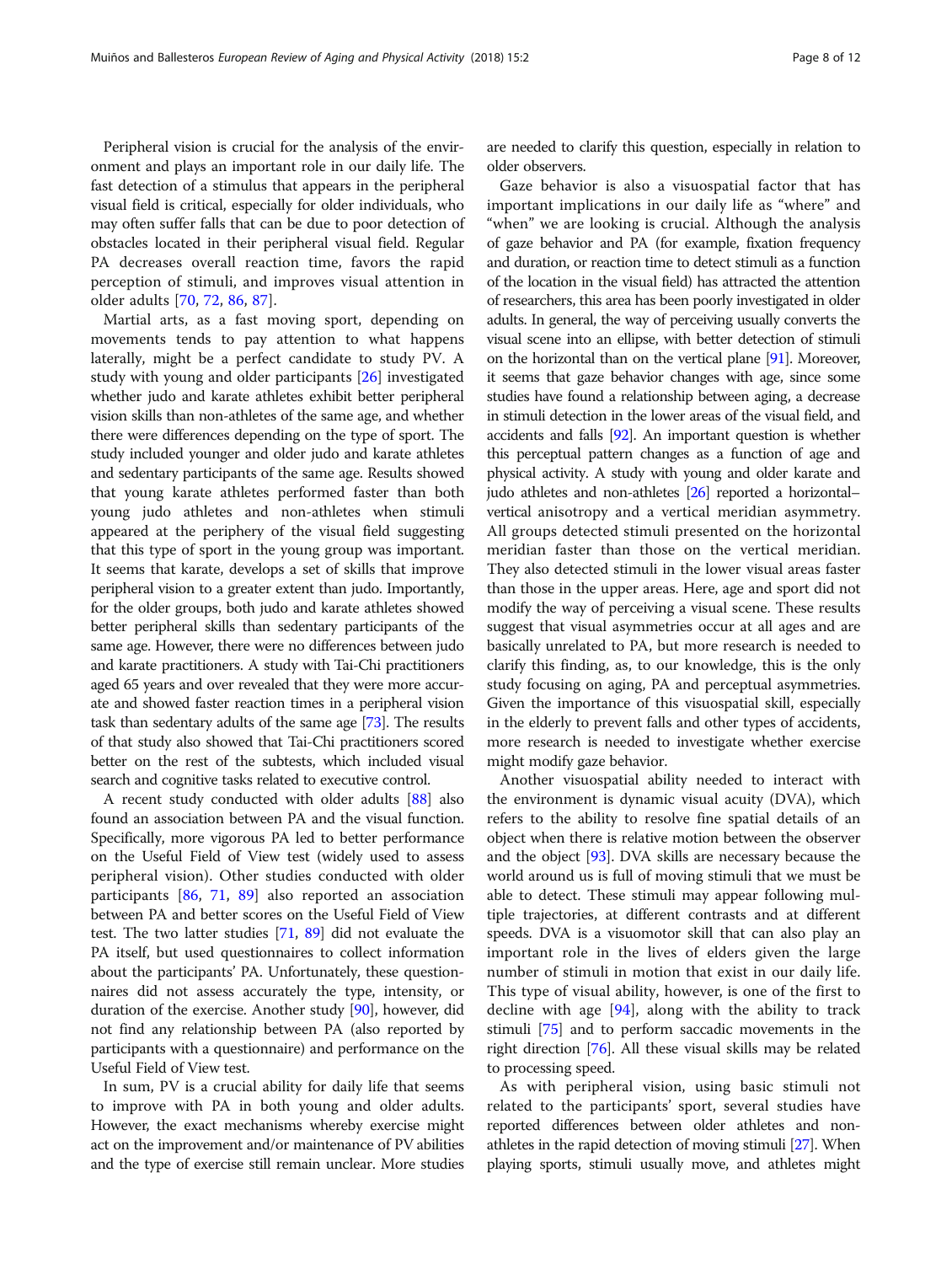develop a series of skills to enable better and faster detection of stimuli moving in several trajectories. Muiños and Ballesteros presented moving stimuli to both young and older groups of athletes and non-athletes and found that young and older athletes obtained higher DVA scores than non-athletes of the same age [[27](#page-10-0)]. The results suggest that martial arts activity tends to preserve general DVA skills. Moreover, all the older participants showed similar and greater oblique effects. These results indicate that playing a sport does not preserve the ability to detect stimuli that move obliquely. Importantly, the differences between the older groups were greater and mainly concentrated in the high velocity condition.

Surprisingly, there is a lack of research investigating DVA with older athletes or older adults who play a sport on a regular basis. The studies that demonstrate a correlation between improved DVA and certain sports have been conducted with young participants. However, only a few studies have investigated the ability of physically active older adults to track moving stimuli. Accuracy while tracking moving stimuli is a basic ability assessed by dynamic visual acuity (DVA) tests. Bakken et al. [\[95](#page-11-0)] showed that after 8 weeks of aerobic exercise, older adults tracked moving stimuli better than at pretest (before training) and than the control group. A further study [[96\]](#page-11-0) also assessed eye-tracking ability to a moving stimulus. The participants were five age groups of skilled handball athletes. The oldest group included athletes aged between 43 and 51 years, and could be considered a young-old group. The results showed age-related declines in motor performance but not in perceptual performance, as seniors showed similar fixations (e.g., number, duration) as skilled younger athletes. Lobjois et al. [\[97](#page-11-0)] also reported better performance of physically active older adults when tracking a moving stimulus at different speeds. With increasing speed, the performance of all age groups decreased, as it becomes increasingly difficult to track and to detect the features of an object as speed increases. However, when the speed of the moving object increased, older tennis players performed better than older sedentary participants. A further study [[98\]](#page-11-0) with tennis players yielded similar results, showing that non-players of all ages (from 20 to 80) showed more errors responding to a stimulus with apparent movement. It is important to note that the differences between players and non-players were greater in the oldest group (70–80 years of age). Another study [[99](#page-11-0)] used a moving dot on the screen to monitor saccades and eye movements, showing that the physically active older participants were more accurate and also showed superior posture control than non-active individuals.

To sum up, physically active individuals, especially those who engage in ball sports or fast-moving sports, such as tennis or martial arts, usually show better DVA or tracking abilities to a moving stimulus than sedentary individuals. When people age, sport helps to preserve their dynamic visual skills. However, given that tracking visual stimuli in general (including DVA) is one of the first abilities to decline with age, it may not be preserved by sports activity, especially for the oldest groups (e.g. 70–80 years old) and with objects on oblique trajectories. Taking part in a sport or being physically active might help generate a more appropriate motor response to a moving stimulus.

# Conclusions

Older adults are particularly prone to falls or accidents that could largely be due to declines in many perceptual and cognitive abilities (e.g., poor reaction time and processing speed, loss in peripheral vision, attention decline). According to the reviewed literature, PA might partially attenuate such age-related perceptual and cognitive declines, and even delay the onset of neurodegenerative diseases such as Alzheimer's, in various ways, including delaying brain volume loss in certain areas such as the hippocampus, acting on both gray and white matter, and enhancing brain connectivity. These changes in some brain areas and in functional connectivity may be reflected at a behavioral level, with improvements in many cognitive functions such as memory, processing and perceptual speed, attention, etc. One of the major questions in research is which type of PA leads to greater improvement. On this point, the literature contains different results as a function of the type of exercise. In general, aerobic exercise seems to be the most effective for improving cognitive areas, but researchers have also reported cognitive improvements with activities that require limb coordination. Aerobic and coordination exercises seem to be more beneficial to cognitive processes than other exercises such as stretching or balancing. However, studies generally report greater cognitive improvements with multi-domain training, involving both physical and cognitive exercises [[38\]](#page-10-0). This could be the case of exergames, dancing and, perhaps to a lesser extent, some complex sports like martial arts. Exergames use video games to provide physical exercise. They comprise different types of exercise, including aerobic, coordination, balance, and cognition, which could produce different physical and cognitive changes. One of the main advantages of using this method, especially for older adults, is that the exercises can be done indoors, increasing the probability of doing them. Moreover, video games can be more enjoyable than classic keep-fit classes, as well as more comfortable and relaxing. Dancing shares many of these advantages, as it usually involves aerobic, coordination, balance and cognitive work (e.g., learning a dance routine). Another common feature is that they are both enjoyable and can be carried out as a leisure activity. Dancing also involves social contact, and it is well known that an active social life is one of the main factors of healthy aging.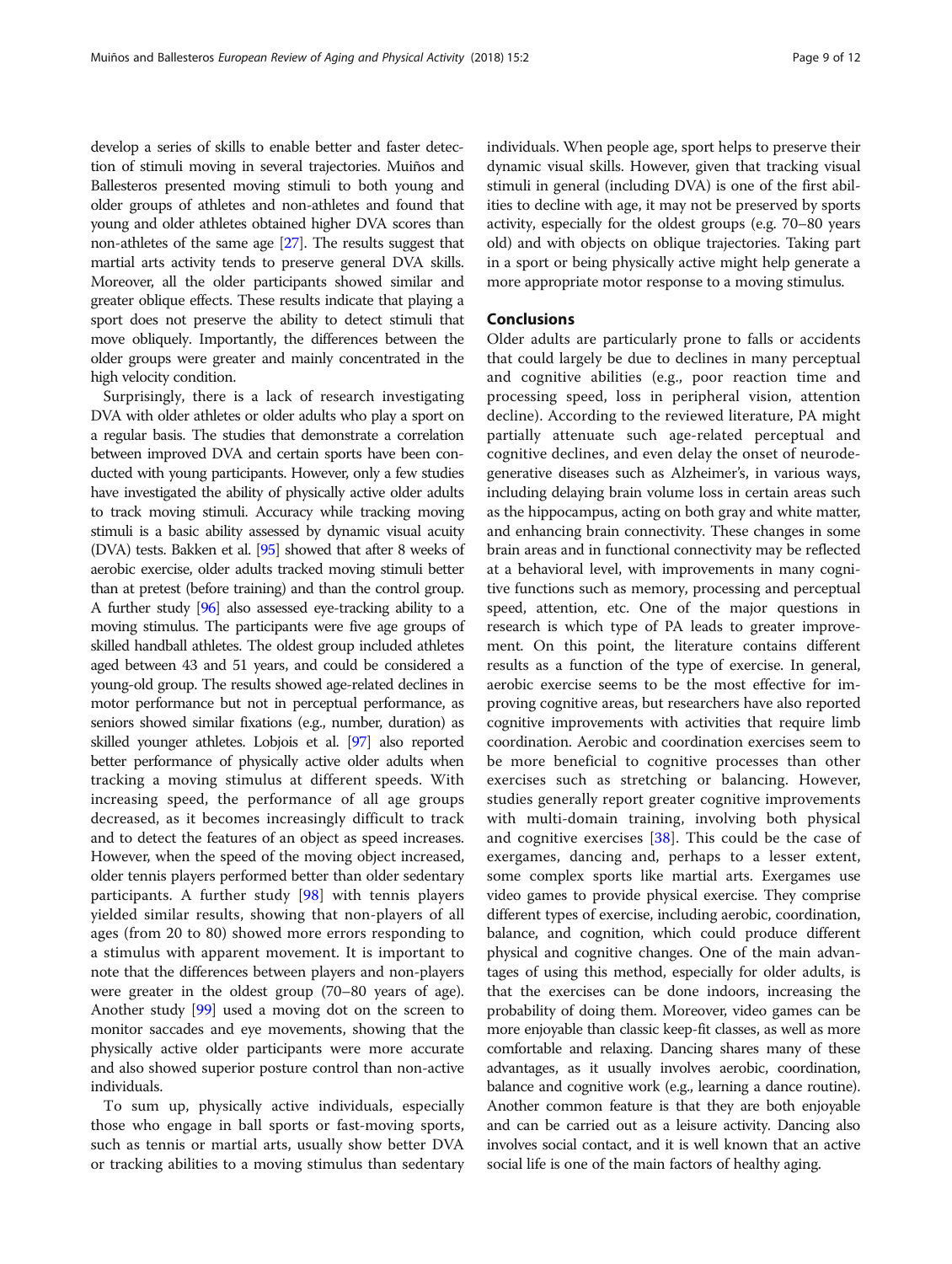<span id="page-9-0"></span>A great deal of research on aging and PA has focused on cognitive changes, but little is known about visuospatial attention. It is widely accepted that peripheral vision deteriorates with age, but PA can improve it in both young and older individuals. The same is true for tracking abilities. Both skills are needed to interpret visual scenes and are important in everyday life. There are some types of sport that are more likely to improve PV, notably some martial arts, especially those that require paying attention to what is happening laterally. Some sports can improve DVA or tracking abilities more than others, particularly ball sports and martial arts. Eye function plays an important role for elders, as the way we see the world, where we look and when, can have critical implications. Further studies are needed to clarify all these issues.

#### Abbreviations

BDNF: Brain-Derived Neurotrophic Factor; DVA: Dynamic visual acuity; ERP: Event-related potential; fMRI: Functional magnetic resonance imaging; MRI: Magnetic resonance imaging; PA: Physical activity; PV: Peripheral vision

#### Acknowledgements

This work was supported by grants from the Spanish Government (Grants PSI2013-41409-R and PSI2016-80377-R). The funder had no role in the decision to publish or in the preparation of the manuscript.

## Funding

Grants PSI2013–41409-R and PSI2016–80377-R.

#### Availability of data and materials

Not applicable

# Authors' contributions

MM and SB participated in the elaboration and preparation of the manuscript. Both authors read and approved the final manuscript.

#### Ethics approval and consent to participate

Not applicable

#### Consent for publication

Yes

#### Competing interests

The authors declare that they have no competing interests.

### Publisher's Note

Springer Nature remains neutral with regard to jurisdictional claims in published maps and institutional affiliations.

#### Author details

<sup>1</sup>Department of Psychology, Universidad Isabel I, Calle de Fernán González, 76, 09003 Burgos, Spain. <sup>2</sup>Studies on Aging and Neurodegenerative Diseases Research Group, Department of Basic Psychology II, Universidad Nacional de Educación a Distancia, Madrid, Spain.

## Received: 26 September 2017 Accepted: 20 February 2018 Published online: 26 February 2018

#### References

- 1. Ballesteros S, Mayas J, Reales JM. Does a physically active lifestyle attenuate decline in all cognitive functions in old age? Curr Aging Sci. 2013a;6:189–98. <https://doi.org/10.2174/18746098112059990001>.
- 2. Ballesteros S, Reales JM. Intact haptic priming in normal aging and Alzheimer's disease: evidence for dissociable memory systems. Neuropsychologia. 2004;42:1063–70. [https://doi.org/10.1016/j.](https://doi.org/10.1016/j.neuropsychologia.2003.12.008) [neuropsychologia.2003.12.008.](https://doi.org/10.1016/j.neuropsychologia.2003.12.008)
- 3. Ballesteros S, Reales JM, Mayas J, Heller MA. Selective attention modulates visual and haptic repetition priming: effects in aging and Alzheimer's disease. Exp Brain Res. 2008;189:473–83. [https://doi.org/10.1007/s00221-008-1441-6.](https://doi.org/10.1007/s00221-008-1441-6)
- 4. Berntsen D, Rasmussen AS, Miles AN, Nielsen NP, Ramsgaard SB. Spontaneous or intentional? Involuntary versus voluntary episodic memories in older and younger adults. Psychol Aging. 2017;32:192–201. [https://doi.org/10.1037/pag0000157.](https://doi.org/10.1037/pag0000157)
- 5. Davis HP, Trussell LH, Klebe KJ. A ten-year longitudinal examination of repetition priming, incidental recall, free recall, and recognition in young and elderly. Brain Cogn. 2001;46:99–104. [https://doi.org/10.1016/S0278-](https://doi.org/10.1016/S0278-2626) [2626](https://doi.org/10.1016/S0278-2626)[01]80043-9
- 6. Park DC, Lautenschlager G, Hedden T, Davidson NS, Smith AD, Smith PK. Models of visuospatial and verbal memory across the adult life span. Psychol Aging. 2002;17:299–320. <https://doi.org/10.1037/0882-7974.17.2.299>
- 7. Park DC, Reuter-Lorenz PA. The adaptive brain: aging and neurocognitive scaffolding. Annu Rev Psychol. 2009;60:173–96.
- 8. Baltes PB. The aging mind: potential and limits. Gerontologist. 1993;33:580–94.
- 9. Owsley C, McGwin G, Searcey K. A population-based examination of the visual and ophthalmological characteristics of licensed drivers aged 70 and older. J Gerontol Ser A-Biol Sci Med Sci. 2013;68:567–73. <https://doi.org/10.1093/gerona/gls183>.
- 10. Salthouse TA. The processing speed theory of adult age differences in cognition. Psychol Rev. 1996;103:403–28. [https://doi.org/10.1037/0033-295X.](https://doi.org/10.1037/0033-295X.103.3.403) [103.3.403](https://doi.org/10.1037/0033-295X.103.3.403)
- 11. Park DC, Puglisi JT. Older adults' memory for the color of pictures and words. J Gerontol. 1983;40:198–204. <https://doi.org/10.1093/geronj/40.2.198>
- 12. Zacks RT, Hasher L, Li KZH, Human memory. In: Craik FL Salthouse TA, editors. The handbook of aging and cognition. 2nd ed. Mahwah: Lawrence Erlbaum Associates; 2000. p. 293–358.
- 13. Reuter-Lorenz PA, Jonides J, Smith EE, Hartley A, Miller A, Marshuetz C, Koeppe RA. Age differences in the frontal lateralization of verbal and spatial working memory revealed by PET. J Cogn Neurosci. 2000;12:174–87.
- 14. Cabeza R, Grady CL, Nyberg L, McIntosh AR, Tulving E, et al. Age-related differences in neural activity during memory encoding and retrieval: a positron emission tomography study. J Neurosci. 1997;17:391–400.
- 15. Grady CL, McIntosh AR, Rajah MN, Beig S, Craik FI. The effects of age on the neural correlates of episodic encoding. Cereb Cortex. 1999;9:805–14.
- 16. Reuter-Lorenz PA, Park DC. How does it STAC up? Revisiting the scaffolding theory of aging and cognition. Neuropsychol Rev. 2014;24:355–70.
- 17. Jiang X, Petok JR, Howard DV, Howard JH. Individual differences in coanitive function in older adults predicted by neuronal selectivity at corresponding brain regions. Front Aging Neurosci. 2017;9:103. [https://doi.org/10.3389/](https://doi.org/10.3389/fnagi.2017.00103) [fnagi.2017.00103.](https://doi.org/10.3389/fnagi.2017.00103)
- 18. Bavelier D, Neville HJ. Cross-modal plasticity: where and how? Nat. Rev. Neurosci. 2002;3:443–52. <https://doi.org/10.1038/nrn848>.
- 19. Hötting K, Röder B. Beneficial effects of physical exercise on neuroplasticity and cognition. Neurosci Biobehav Rev. 2013;37:2243–57. [https://doi.org/10.](https://doi.org/10.1016/j.neubiorev.2013.04.005) [1016/j.neubiorev.2013.04.005](https://doi.org/10.1016/j.neubiorev.2013.04.005).
- 20. Andel R, Crowe M, Pedersen NL, Fratiglioni L, Johansson B, Gatz M. Physical exercise at midlife and risk of dementia three decades later: a populationbased study of Swedish twins. J Gerontol A Biol Sci Med Sci. 2008;63:62–6. <https://doi.org/10.1093/gerona/63.1.62>
- 21. Larson EB, Wang L, Bowen JD, McCormick WC, Teri L, Crane P, Kukull W. Exercise is associated with reduced risk for incident dementia among persons 65 years of age and older. Ann Intern Med. 2006;17:73–81. [https://](https://doi.org/10.7326/0003-4819-144-2-200601170-00004) [doi.org/10.7326/0003-4819-144-2-200601170-00004](https://doi.org/10.7326/0003-4819-144-2-200601170-00004).
- 22. Rovio S, Kareholt I, Helkala EE, Viitanen M, Winblad B, Tuomilehto J, Soininen H, Nissinen A, Kivipelto M. Leisure-time physical activity at midlife and the risk of dementia and Alzheimer's disease. Lancet Neurol. 2005;4:705–11. [https://doi.org/10.1016/S1474-4422\[05\]70198-8](https://doi.org/10.1016/S1474-4422<05>70198-8)
- 23. Ball K, Owsley C, Sloane ME, Roenker DL, Bruni JR. Visual attention problems as a predictor of vehicle crashes in older drivers. Invest Ophthalmol Vis Sci. 1993;34:3110–23.
- 24. Glisky EL. Changes in cognitive function in human aging. In: Riddle DR, editor. Brain aging: models, methods, and mechanisms. Boca Raton: CRC Press; 2007.
- 25. Ji L, Zhang H, Potter GG, Zang YF, Steffens DC, Guo H, Wang L. Multiple neuroimaging measures for examining exercise-induced neuroplasticity in older adults: a quasi-experimental study. Front Aging Neurosci. 2017;9:102. http://doi.org/10.3389/fnagi.2017.00102
- 26. Muiños M, Ballesteros S. Peripheral vision and perceptual asymmetries in young and older martial arts athletes and nonathletes. Atten Percept Psychophys. 2014;76:2465–76. <https://doi.org/10.1068/p7567>.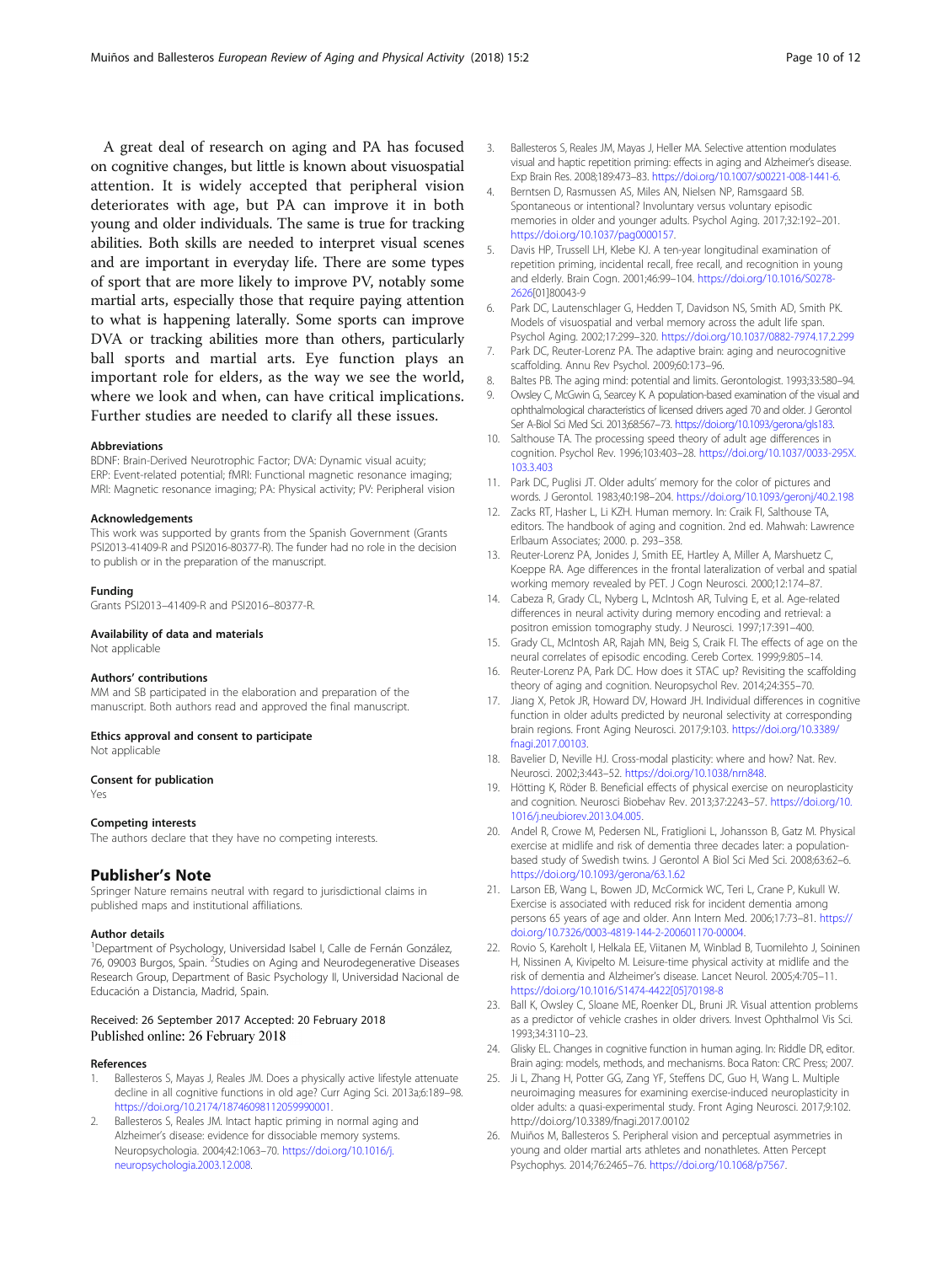- <span id="page-10-0"></span>27. Muiños M, Ballesteros S. Sport can protect dynamic visual acuity from aging: a study with young and older judo and karate martial arts athletes. Atten Percept Psychophys. 2015;77:2061–73. [https://doi.org/10.](https://doi.org/10.3758/s13414-015-0901-x) [3758/s13414-015-0901-x.](https://doi.org/10.3758/s13414-015-0901-x)
- 28. Voelcker-Rehage C, Godde B, Staudinger UM. Physical and motor fitness are both related to cognition in old age. Eur J Neurosci. 2010;31:167–76. [https://](https://doi.org/10.1111/j.1460-9568.2009.07014.x) [doi.org/10.1111/j.1460-9568.2009.07014.x.](https://doi.org/10.1111/j.1460-9568.2009.07014.x)
- 29. Chaddock L, Hillman CH, Buck SM, Cohen NJ. Aerobic fitness and executive control of relational memory in preadolescent children. Med Sci Sports Exerc. 2011;43:344–9. <https://doi.org/10.1249/MSS.0b013e3181e9af48>.
- 30. Peters J, Dauvermann M, Mette C, Platen P, Franke J, Hinrich T, Daum I. Voxel-based morphometry reveals an association between aerobic capacity and grey matter density in the right anterior insula. Neuroscience. 2009;163: 1102–8. <https://doi.org/10.1016/j.neuroscience.2009.07.030>
- 31. Barnes DE, Yaffe K, Satariano WA, Tager IB. A longitudinal study of cardiorespiratory fitness and cognitive function in healthy older adults. J Am Geriatr Soc. 2003;51:459–65. <https://doi.org/10.1046/j.1532-5415.2003.51153.x>.
- 32. Chodzko-Zajko WJ, Moore KA. Physical fitness and cognitive functions in aging. Exerc Sport Sci Rev. 1994;22:195–220.
- 33. Colcombe SJ, Kramer AF, Erickson KI, Scalf P, McAuley E, Cohen NJ, Webb A, Jerome GJ, Márquez DX, Elavsky S. Cardiovascular fitness, cortical plasticity, and aging. Proc Natl Acad Sci. 2004;101:3316–21. [https://doi.org/10.1073/](https://doi.org/10.1073/pnas.0400266101) [pnas.0400266101](https://doi.org/10.1073/pnas.0400266101).
- 34. Hötting K, Schauenburg G, Röder B. Long-term effects of physical exercise on verbal learning and memory in middle-aged adults: results of a one-year follow-up study. Brain Sci. 2012;2:332–46. [https://doi.org/10.3390/](https://doi.org/10.3390/brainsci2030332) [brainsci2030332](https://doi.org/10.3390/brainsci2030332).
- 35. Voss MW, Erickson KI, Prakash RS, Chaddock L, Malkowski E, Alves H, Kim JS, Morris KS, White SM, Wojcicki TR, Hu L, Szabo A, Klamm E, McAuley E, Kramer AF. Functional connectivity: a source of variance in the association between cardiorespiratory fitness and cognition? Neuropsychologia. 2010; 48:1394–406. <https://doi.org/10.1016/j.neuropsychologia.2010.01.005>
- 36. Voss MW, Nagamatsu LS, Liu-Ambrose T, Kramer AF. Exercise, brain, and cognition across the life span. J Appl Psychol. 2011;111:1505–13. [https://doi.](https://doi.org/10.1152/japplphysiol.00210.2011) [org/10.1152/japplphysiol.00210.2011](https://doi.org/10.1152/japplphysiol.00210.2011).
- 37. Kliegl R, Smith J, Baltes PB. On the locus and process of magnification of age differences during mnemonic training. Dev Psychol. 1990;26:894–904. <https://doi.org/10.1037/0012-1649.26.6.894>.
- 38. Ballesteros S, Kraft E, Santana S, Tziraki C. Maintaining older brain functionality: a targeted review. Neurosci Biobehav Rev. 2015;55:453–77.
- 39. Thompson PD, Buchner D, Pina IL, Balady GJ, Williams MA, Marcus BH, Berra K, Blair SN, Costa F, Franklin B, Fletcher GF, Gordon NF, Pate RR, Rodriguez BL, Yancey AK, Wenger NK. Exercise and physical activity in the prevention and treatment of atherosclerotic cardiovascular disease: a statement from the council on clinical cardiology and the council on nutrition, physical activity, and metabolism. Circulation. 2003;24:3109–16.
- 40. Voelcker-Rehage C, Niemann C. Structural and functional brain changes relate to different types of physical activity across the life span. Neurosci Biobehav Rev. 2013;37:2268–95. <https://doi.org/10.1016/j.neubiorev.2013.01.028>
- 41. Lin TW, Shih YH, Chen SJ, Lien CH, Chang CY, Huang TY, Chen SH, Jen CJ, Kuo YM. Running exercise delays neurodegeneration in amygdala and hippocampus of Alzheimer's disease (APP/PS1) transgenic mice. Neurobiol Learn Mem. 2015;118:189–97.
- 42. Erickson KI, Kramer AF. Aerobic exercise effects on cognitive and neural plasticity in older adults. Br J Sports Med. 2009;43:22–4. [https://doi.org/10.](https://doi.org/10.1136/bjsm.2008.052498) [1136/bjsm.2008.052498.](https://doi.org/10.1136/bjsm.2008.052498)
- 43. Erickson KI, Voss MW, Prakash RS, Basak C, Szabo A, Chaddock L, Kim JS, Heo S, Alves H, White SM, Wojcicki TR, Mailey E, Vieira VJ, Martin SA, Pence BD, Woods JA, McAuley E, Kramer AF. Exercise training increases size of hippocampus and improves memory. Proc Natl Acad Sci. 2010;108:3017–22. [https://doi.org/10.1073/pnas.1015950108.](https://doi.org/10.1073/pnas.1015950108)
- 44. Raz N, Rodrigue KM. Differential aging of the brain: patterns, cognitive correlates and modifiers. Neurosci Biobehav Rev. 2006;30:730–48. [https://doi.](https://doi.org/10.1016/j.neubiorev.2006.07.001) [org/10.1016/j.neubiorev.2006.07.001](https://doi.org/10.1016/j.neubiorev.2006.07.001)
- 45. Ruscheweyh R, Willemer C, Krüger K, Duning T, Warnecke T, Sommera J, Völker K, Hod HV, Mooren F, Knecht S, Flöel A. Physical activity and memory functions: an interventional study. Neurobiol Aging. 2011;32:1304–19. <https://doi.org/10.1016/j.neurobiolaging.2009.08.001>.
- 46. Lee R, Kermani P, Teng KK, Hempstead BL. Regulation of cell survival by secreted proneurotrophins. Science. 2001;294:1945–8. [https://doi.org/10.](https://doi.org/10.1126/science.1065057) [1126/science.1065057.](https://doi.org/10.1126/science.1065057)
- 47. Bekinschtein P, Cammarota M, Katche C, Slipczuk L, Rossato JI, Goldin A, Izquierdo I, Medina JH. BDNF is essential to promote persistence of longterm memory storage. Proc Natl Acad Sci. 2008;105:2711–6. [https://doi.org/](https://doi.org/10.1073/pnas.0711863105) [10.1073/pnas.0711863105.](https://doi.org/10.1073/pnas.0711863105)
- 48. Pang PT, Teng HK, Zaitsev E, Woo NT, Sakata K, Zhen S, Teng KK, Yung WH, Hempstead BL, Lu B. Cleavage of proBDNF by tPA/plasmin is essential for long-term hippocampal plasticity. Science. 2004;306:487–91. [https://doi.org/](https://doi.org/10.1126/science.1100135) [10.1126/science.1100135.](https://doi.org/10.1126/science.1100135)
- 49. Håkansson K, Ledreux A, Daffner K, Terjestam Y, Bergman P, Carlsson R, Kivipelto M, Winblad B, Granholm A, Mohammed A, Kadir H. BDNF responses in healthy older persons to 35 minutes of physical exercise, cognitive training, and mindfulness: associations with working memory function. J Alzheimers Dis. 2017;55:645–57. [https://doi.org/10.3233/JAD-](https://doi.org/10.3233/JAD-160593)[160593](https://doi.org/10.3233/JAD-160593).
- 50. Jonasson LS, Nyberg L, Kramer AF, Lundquist A, Riklund K, Boraxbekk CJ. Aerobic exercise intervention, cognitive performance, and brain structure: results from the physical influences on brain in aging (PHIBRA) study. Front aging Neurosci. 2017;18:336. <https://doi.org/10.3389/fnagi.2016.00336>
- 51. Niemann C, Godde B, Staudinger UM, Voelcker-Rehage C. Exercise-induced changes in basal ganglia volume and cognition in older adults. Neuroscience. 2014;281:147–63. http://dx.doi.org/10.1016/j.neuroscience.2014.09.033
- 52. Colcombe SJ, Erickson KI, Scalf PE, Kim JS, Prakash R, McAuley E, Elavsky S, Marquez DX, Hu L, Kramer AF. Aerobic exercise training increases brain volume in aging humans. J Gerontol A Biol Sci Med Sci. 2006;61:1166–70.
- 53. Hayes SM, Hayes JP, Cadden M, Verfaellie M. A review of cardiorespiratory fitness-related neuroplasticity in the aging brain. Front Aging Neurosci. 2013;5:1–16. [https://doi.org/10.3389/fnagi.2013.00031.](https://doi.org/10.3389/fnagi.2013.00031)
- 54. Zettel-Watson L, Suen M, Wehbe L, Rutledge DN, Cherry BJ. Aging well: processing speed inhibition and working memory related to balance and aerobic endurance. Geriatr Gerontol Int. 2017;17:108–15. [https://doi.org/10.1111/ggi.12682.](https://doi.org/10.1111/ggi.12682)
- 55. Huebner L, Godde B, Voelcker-Rehage C. Association of acute exercise and fine motor learning in older adults. Innov Aging. 2017;1:1158–9. [https://doi.](https://doi.org/10.1093/geroni/igx004.4227) [org/10.1093/geroni/igx004.4227](https://doi.org/10.1093/geroni/igx004.4227).
- 56. Dunsky A, Netz Y. Physical activity and sport in advanced age: is it risky? A summary of data from articles published between 2000-2009. Curr Aging Sci. 2012;5:66–71. [https://doi.org/10.2174/1874609811205010066.](https://doi.org/10.2174/1874609811205010066)
- 57. Liu-Ambrose T, Nagamatsu LS, Graf P, Beattie BL, Ashe MC, Handy TC. Resistance training and executive functions: a 12-month randomized controlled trial. Arch Intern Med. 2010;170:170–8. [https://doi.org/10.1001/](https://doi.org/10.1001/archinternmed) [archinternmed.](https://doi.org/10.1001/archinternmed)
- 58. Cassilhas RC, Lee KS, Fernandes J, Oliveira MG, Tufik S, Meeusen R, De Mello MT. Spatial memory is improved by aerobic and resistance exercise through divergent molecular mechanisms. Neuroscience. 2012;202:309–17. [https://](https://doi.org/10.1016/j.neuroscience.2011.11.029) [doi.org/10.1016/j.neuroscience.2011.11.029.](https://doi.org/10.1016/j.neuroscience.2011.11.029)
- 59. Colcombe S, Kramer AF. Fitness effects on the cognitive function of older adults: a meta-analytic study. Psychol Sci. 2003;14:125–30.
- 60. Voelcker-Rehage C, Godde B, Staudinger UM. Cardiovascular and coordination training differentially improve cognitive performance and neural processing in older adults. Front Hum Neurosci. 2011;5:26. [https://doi.](https://doi.org/10.3389/fnhum.2011.00026) [org/10.3389/fnhum.2011.00026](https://doi.org/10.3389/fnhum.2011.00026).
- 61. Godde B, Voelker-Rehage C. Cognitive resources necessary for motor control in older adults are reduced by walking and coordination training. Front Hum Neurosci. 2017;156 <https://doi.org/10.3389/fnhum.2017.00156>.
- 62. Chan JSY, Wong ACN, Liu Y, Yu J, Yan JH. Fencing expertise and physical fitness enhance action inhibition. Psychol Sport Exerc. 2011;12:509–14. <https://doi.org/10.1016/j.psychsport.2011.04.006>
- 63. Gliner JA, Matsen-Twisdale JA, Horvath SM, Maron MB. Visual evoked potentials and signal detection following a marathon race. Med Sci Sports Exerc. 1979;11:155–9.
- 64. Budde H, Voelcker-Rehage C, Pietrabyk-Kendziorra S, Ribeiro P, Tidow G. Acute coordinative exercise improves attentional performance in adolescents. Neurosci Lett. 2008;441:219–23. [https://doi.org/10.1016/j.neulet.2008.06.024.](https://doi.org/10.1016/j.neulet.2008.06.024)
- 65. Eggenberger P, Wolf M, Schumann M, DeBruin ED. Exergame and balance training modulate prefrontal brain activity during walking and enhance executive function in older adults. Front Aging Neurosci. 2016;8:66. [https://](https://doi.org/10.3389/fnagi.2016.00066) [doi.org/10.3389/fnagi.2016.00066.](https://doi.org/10.3389/fnagi.2016.00066)
- 66. Schättin A, Arner R, Gennaro F, de Bruin ED. Adaptations of prefrontal brain activity, executive functions, and gait in healthy elderly following exergame and balance training: a randomized-controlled study. Front Aging Neurosci. 2016;8:278. <https://doi.org/10.3389/fnagi.2016.00278>.